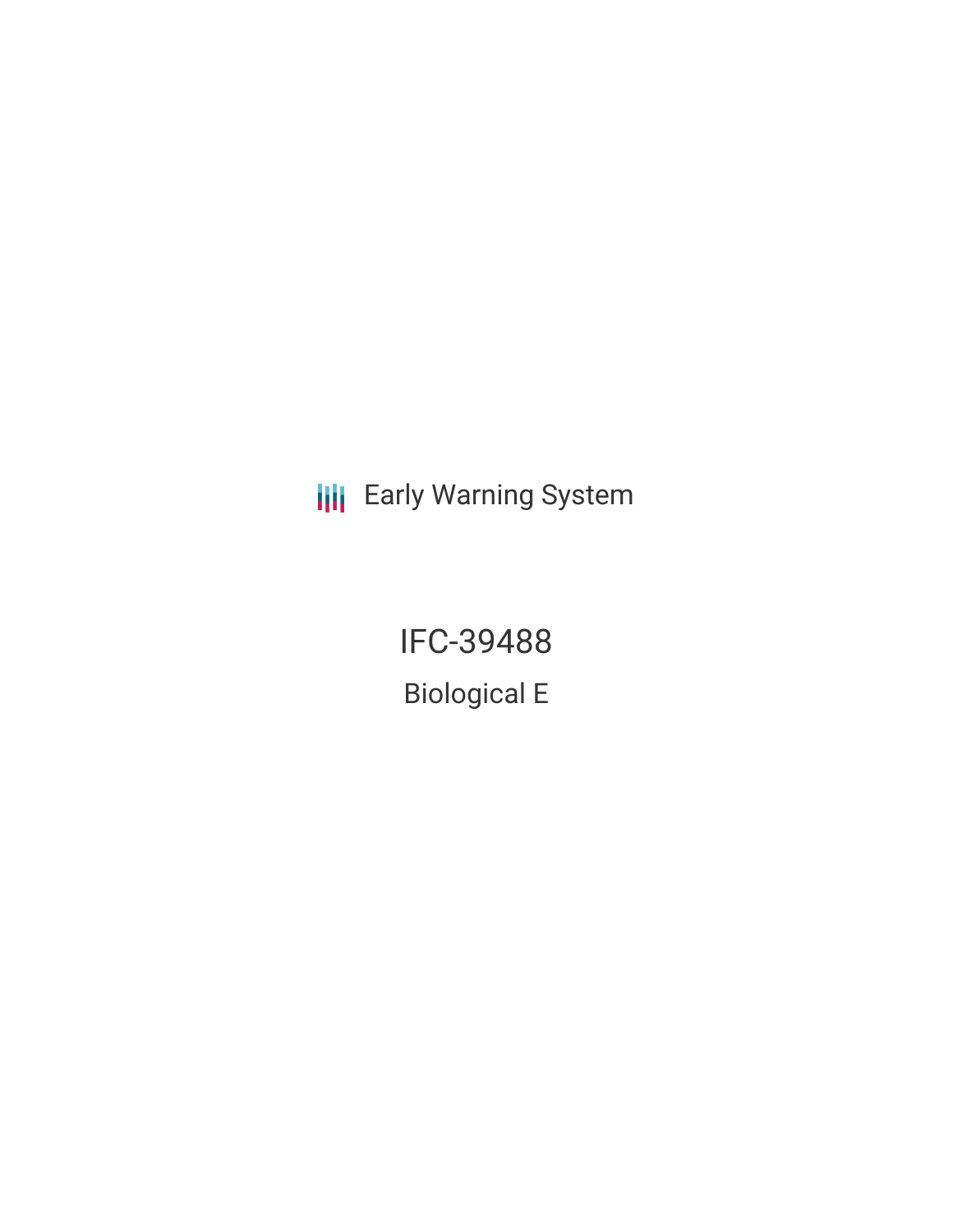| <b>Countries</b>               | India                                   |
|--------------------------------|-----------------------------------------|
| <b>Financial Institutions</b>  | International Finance Corporation (IFC) |
| <b>Status</b>                  | Approved                                |
| <b>Bank Risk Rating</b>        | B                                       |
| <b>Voting Date</b>             | 2017-09-05                              |
| <b>Borrower</b>                | BIOLOGICAL E. LIMITED (BioE)            |
| <b>Sectors</b>                 | <b>Education and Health</b>             |
| <b>Investment Type(s)</b>      | Loan                                    |
| <b>Investment Amount (USD)</b> | \$60.00 million                         |
| <b>Loan Amount (USD)</b>       | \$60.00 million                         |
| <b>Project Cost (USD)</b>      | $$60.00$ million                        |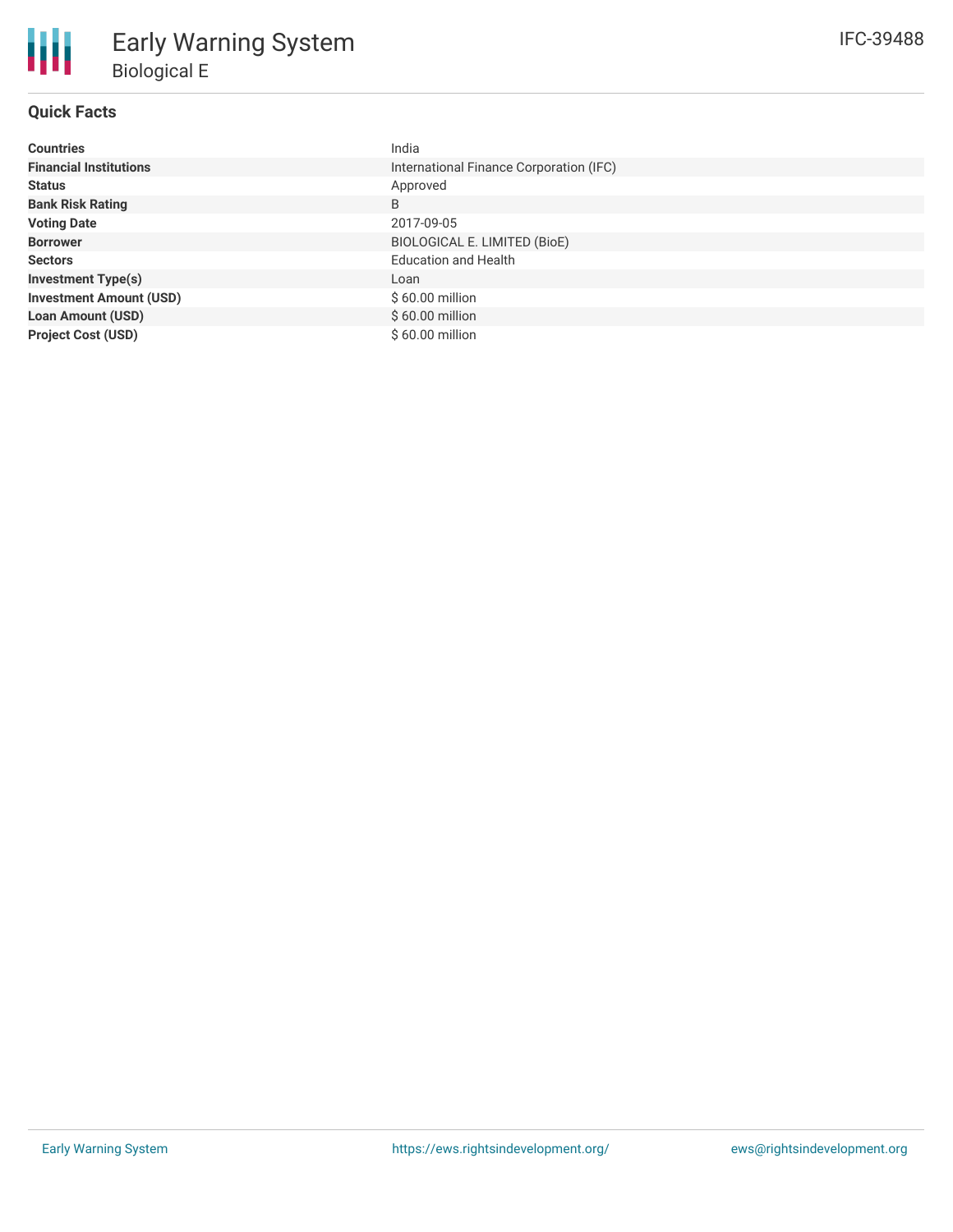

## **Project Description**

According to IFC website, the Biological E Limited, based in Hyderabad, India, develops and manufactures vaccines which are supplied within India and to other developing and middle-income countries either directly or through supplies to United Nations Children's Fund (UNICEF) and the Global Alliance for Vaccines and Immunizations (GAVI). The Company is World Health Organization (WHO) pre-qualified for the liquid pentavalent vaccine (LPV) and the Japanese encephalitis (JE) vaccine. In pharmaceuticals, the Company manufactures generic formulations for the Indian market. The company is now aiming to scale up its product offerings to include a wider range of vaccines and is setting up new manufacturing facilities in Shameerpet, Hyderabad, India for these products. Immunization prevents illnesses from vaccine-preventable diseases, thus aiding in prevention of disability and death, in addition to lowering costs of healthcare and preventing productivity losses due to these illnesses. India's Universal Immunization Programme (UIP), introduced in 1985, has made great progress in expanding Routine Immunization (RI) coverage across the country, and today, it is one of the largest programmes of its kind in the world. The project will support a research-driven mid-cap company to diversify its product range and increase access to good quality affordable vaccines in India and other developing countries, create direct and indirect jobs and increase manufacturing capacity in India. Specifically, the project intends to:

1. Children and Patients reached: It will increase the availability of affordable vaccines which can prevent potentially-fatal childhood diseases.

2. Direct and indirect employment creation.

3. Research and Development: the company invests significantly in Research and Development which is key to building a pipeline of products for under-met medical needs.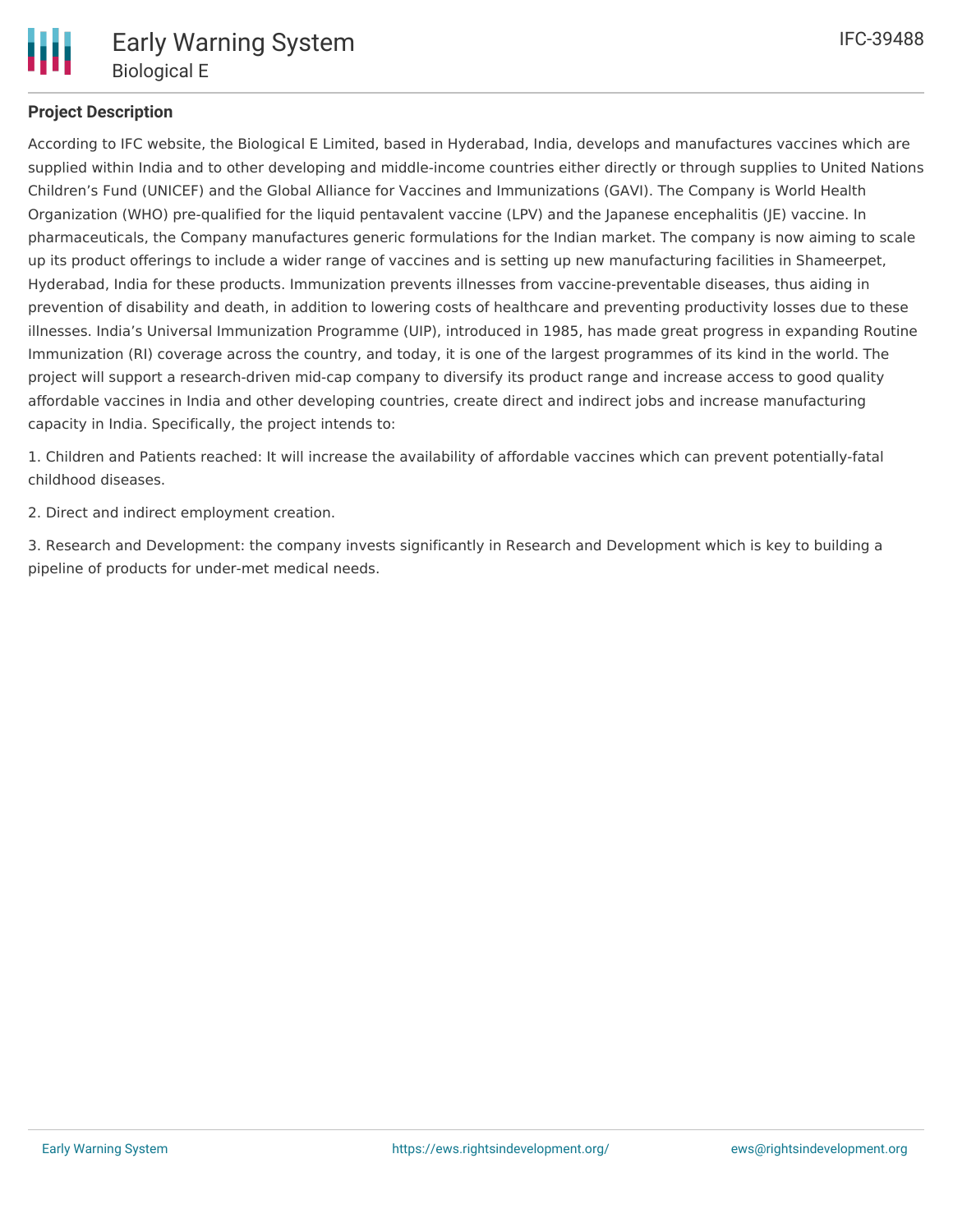## **Investment Description**

• International Finance Corporation (IFC)